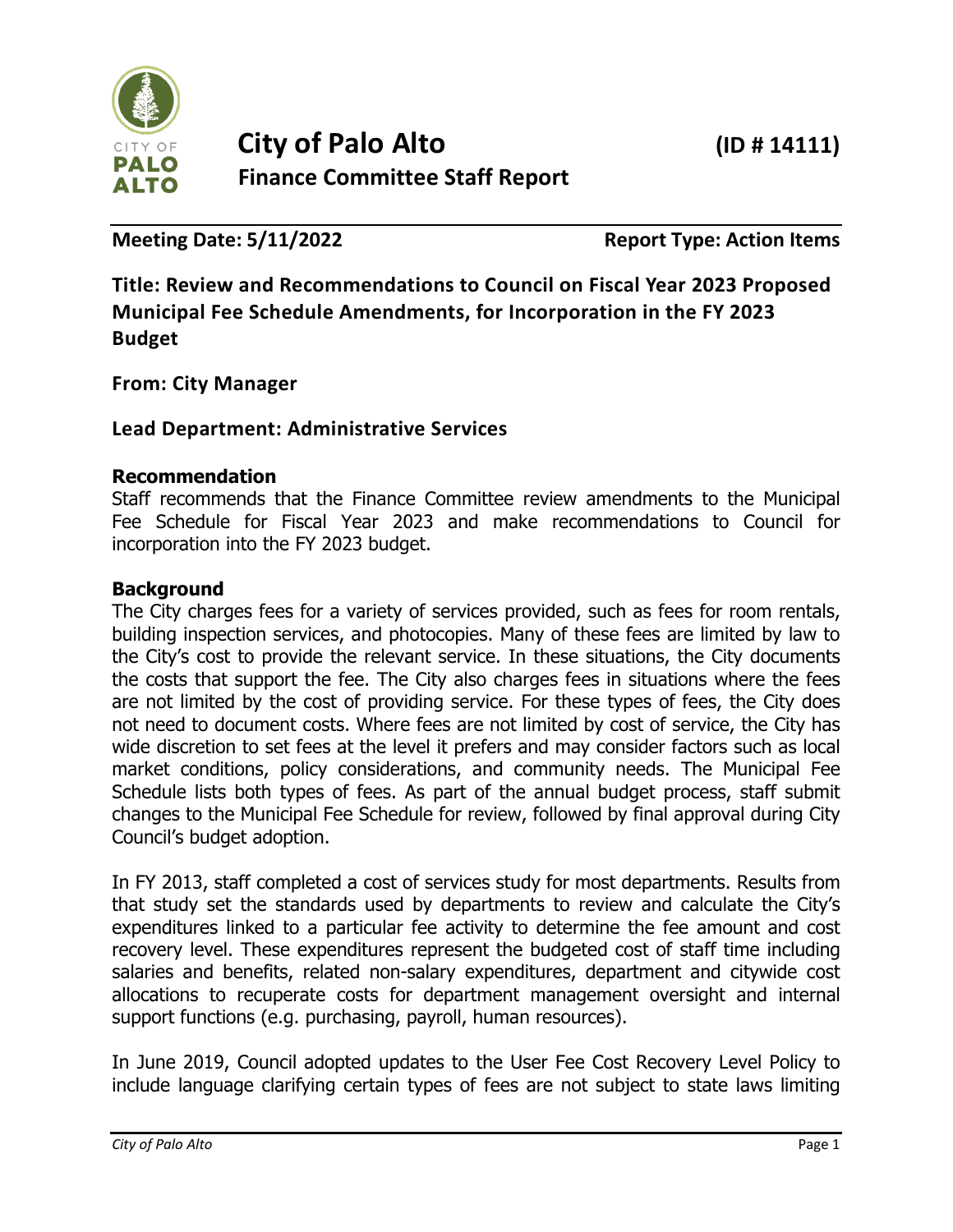fees to cost recovery to more accurately reflect the various types of services provided by the City for which fees may be collected [\(CMR 10419\)](https://www.cityofpaloalto.org/files/assets/public/agendas-minutes-reports/reports/city-manager-reports-cmrs/year-archive/2019/10419.pdf). Details of the policy are outlined in the chart below:

| Cost Recovery<br>Level Group | <b>Cost Recovery</b><br>Percentage Range | <b>Policy Considerations</b>                                                                                                                                                                                                                                                                                                                                                                                                                          |
|------------------------------|------------------------------------------|-------------------------------------------------------------------------------------------------------------------------------------------------------------------------------------------------------------------------------------------------------------------------------------------------------------------------------------------------------------------------------------------------------------------------------------------------------|
| Low                          | $0\% - 30\%$                             | . No intended relationship between the amount paid<br>and the benefit received<br>• Fee collection would not be cost effective and/or<br>would discourage compliance with regulatory<br>requirements<br>No intent to limit the use of the service<br>• Public at large benefits even if they are not the<br>direct users of the service<br>• Affordability of service to low-income residents<br>• The service is heavily supported through donations |
| Medium                       | 30.1% - 70%                              | • Services which promote healthy activities and<br>educational enrichment to the community<br>Services having factors associated with the low and<br>high cost recovery levels                                                                                                                                                                                                                                                                        |
| High                         | 70.1% - 100%*                            | • Individual users or participants receive most or all of<br>the benefit of the service<br>• Other private or public sector alternatives provide<br>the service<br>• The use of the service is specifically discouraged<br>• The service is regulatory in nature<br>*Certain types of fees, such as fines, penalties and/or late charges, or any charge imposed for entrance to or use                                                                |

of, as well as the purchase, rental, or lease of local government property, are not bound by state laws that limit to full cost recovery.

Since its adoption in FY 2015, the User Fee Cost Recovery Level Policy has served as a guide for departments to update fees by ensuring proper alignment with user cost recovery levels. To maintain this alignment, departments periodically conduct in-depth fee analyses or undergo fee studies. For example, in FY 2022, the Adopted Budget for the Planning and Development Services (PDS) Department includes funding to conduct a fee study. Results of this study are scheduled for consideration by the Finance Committee in May or June 2022. If the Finance Committee agrees with the recommendations in the separate PDS fee study, the changes will be incorporated into the adoption of the FY 2023 Budget, currently scheduled for June 20, 2022. If the changes are not approved in time for the FY 2023 Budget adoption, staff will return in FY 2023 to approve the results of the PDS fee study and adopt the recommended fee changes.

This annual report brings forward amendments to the Municipal Fee Schedule organized into three categories:

## $(1)$  New fees,

- (2)Deletion of existing fees, and
- (3)Changed fees to attain a cost recovery level consistent with other fees or based on a market study for similar services.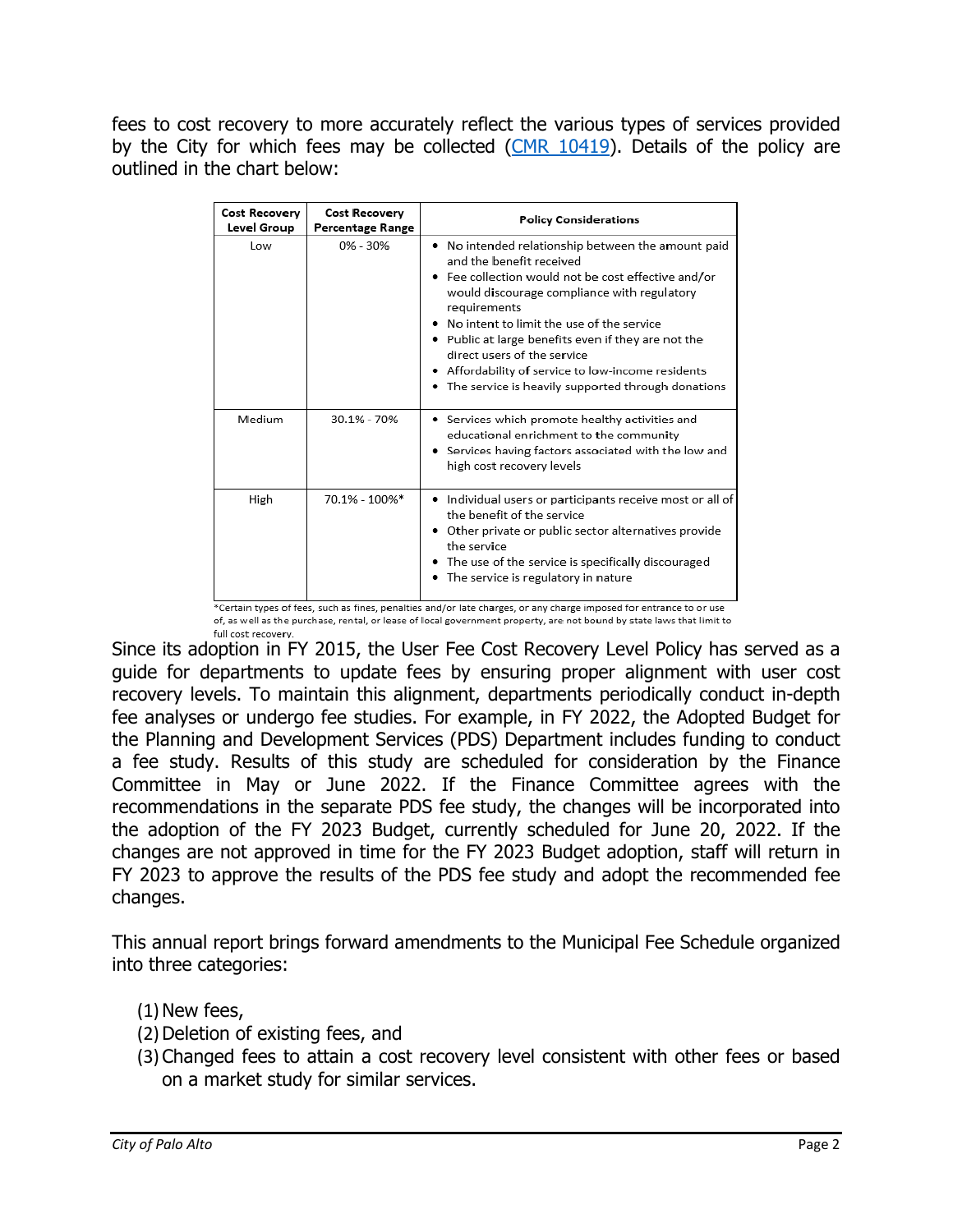#### **Discussion**

The development of the FY 2023 Municipal Fee Schedule reflects some department service realignments as most fees across the City have been updated to maintain cost recovery levels. The average increase of salaries and benefits from FY 2022 to FY 2023 was 4.6 percent, and this general rate of increase was applied to most fees to keep the fees within the current cost recovery levels. Only fees that were updated by a factor greater than 4.6 percent to attain a higher cost recovery level, or were adjusted based on a fee study or a market study, are further detailed in Attachment A. This report is meant to be a starting point for decisions on Municipal Fees. As the City strives to balance its General Fund budget for FY 2023, proposals with impacts on Municipal Fees will be identified. Necessary changes to the Municipal Fee Schedule resulting from those proposals will be discussed on May 11, 2022 as part of the budget hearings with the Finance Committee.

#### New Fees

As identified in Table 1 below, five (5) new fees are recommended to be added to the FY 2023 Municipal Fee Schedule: Public Works (two fees), Office of Transportation (two fees), and Community Services (one fee).

Public Works recommended additions:

- One fee for recycled water permit processing
- One fee for septic tank and portable toilet waste disposal permit processing

Office of Transportation recommended additions:

• Two fees for parking permit rates for Downtown and California Avenue garages (Council approved 11/1/2021, [CMR 11795\)](https://www.cityofpaloalto.org/files/assets/public/agendas-minutes-reports/agendas-minutes/city-council-agendas-minutes/2021/11-november/20211101pccs-amended.pdf)

Community Services recommended addition:

• One fee for zoo rental

#### **Table 1. New Fees for 2023**

| <b>Department</b>           | <b>Fee Title</b>                                                              | FY 2023 Proposed Fee | Cost<br><b>Recovery</b><br>Level |
|-----------------------------|-------------------------------------------------------------------------------|----------------------|----------------------------------|
| <b>Public Works</b>         | Recycled Water Permit Processing                                              | \$50.00 per permit   | High                             |
| <b>Public Works</b>         | Septic Tank & Portable Toilet Waste<br><b>Disposal Permit Processing</b>      | \$100.00 per permit  | High                             |
| Office of<br>Transportation | All Downtown and SOFA Lots and Garages<br>Reduced-Price Annual Parking Permit | \$225.00 per year    | <b>Medium</b>                    |
| Office of<br>Transportation | California Avenue Area All Garages and<br>Lots Reduced-Price Annual Parking   | $$162.50$ per year   | Medium                           |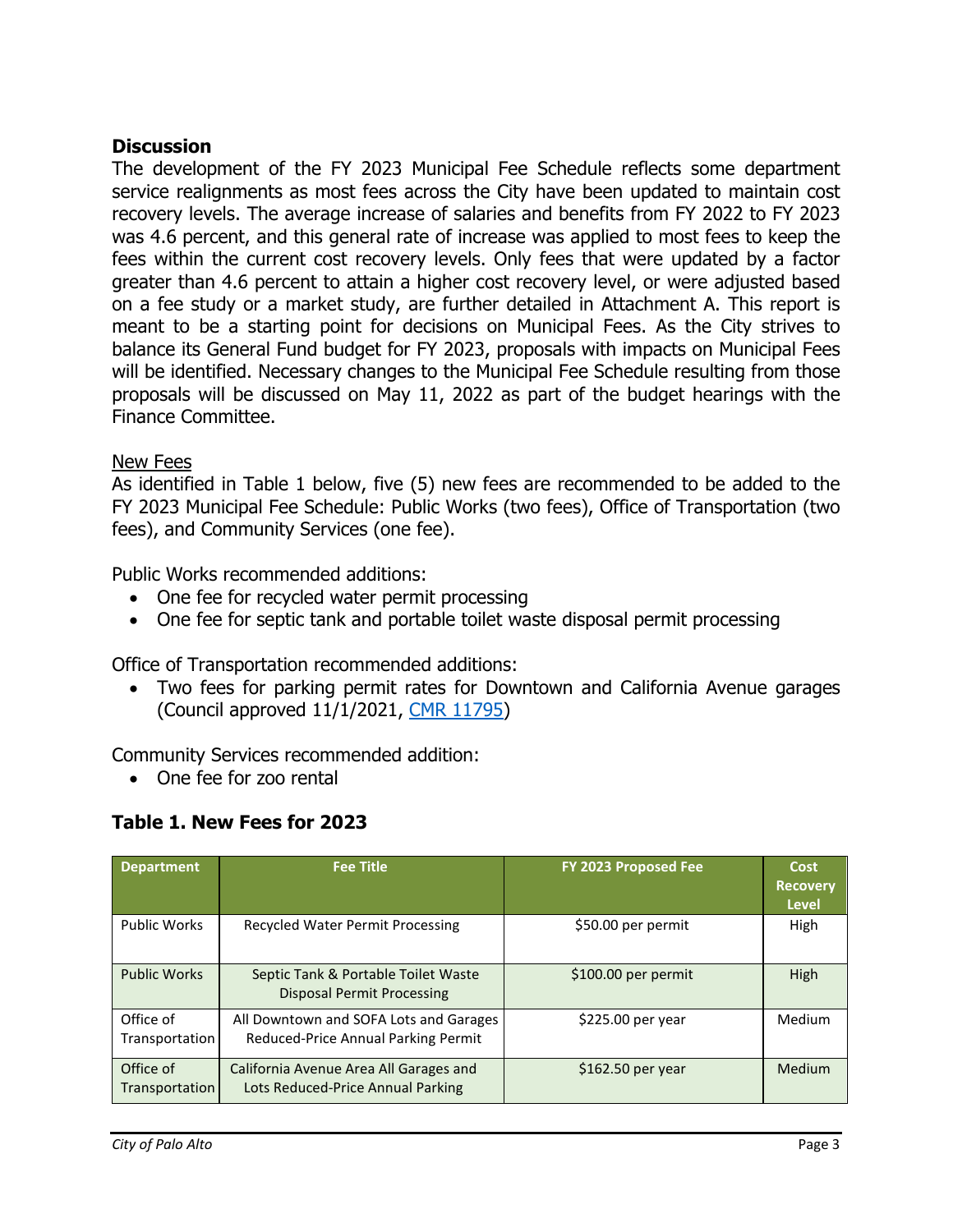|                              | Permit *     |                                                                |      |
|------------------------------|--------------|----------------------------------------------------------------|------|
| Community<br><b>Services</b> | Zoo Rental * | Resident: \$314.00 per hour<br>Non-Resident: \$471.00 per hour | High |

\* Fee not limited to cost recovery.

#### Deleted Fees

Three (3) fees are recommended to be deleted in the Fiscal Year 2023 Municipal Fee Schedule. The deleted fees are included in Community Services (one fee), Library (one fee) and Citywide (one fee). Each fee, and the justification for its deletion, is detailed in Table 2 below.

### **Table 2. Deletion of Fees for Fiscal Year 2023**

| <b>Department</b>            | <b>Fee Title</b>           | <b>Justification</b>                 |
|------------------------------|----------------------------|--------------------------------------|
| Community<br><b>Services</b> | Senior (w/card) - Golf Fee | Fee no longer active                 |
| Library                      | 3-D Printing               | Service not ready for implementation |
| Citywide                     | Thumb Drive                | Fee no longer active                 |

#### Changed Fees

295 fees are recommended for adjustments by a factor other than the 4.6 percent baseline salary and benefits adjustments in order to:

- (1)Attain a cost recovery level consistent with other fees;
- (2)Align with a market study; or
- (3)Modify the fee structure to align with current service delivery.

Of the 295 changed fees, 264 are Planning and Development Services (PDS) fees that will not be aligned per the 2019 User Fee Cost Recovery Level Policy due to a separate fee study which will be presented to the Finance Committee in a separate report in May or June 2022. If the Finance Committee agrees with the recommendations in the separate PDS fee study, the changes will be incorporated into the adoption of the FY 2023 Budget, currently scheduled for June 20, 2022. If the changes are not approved in time for the FY 2023 Budget adoption, staff will return in FY 2023 to approve the results of the PDS fee study and adopt the recommended fee changes.

The remaining 31 changed fees are recommended for adjustment as part of this report, and the changes are detailed in Attachment A. These fees are administered by the following departments: one in Administrative Services, six in Community Services, one in Fire, 11 in Office of Transportation, six in Planning and Development Services, and six in Public Works. Each fee is listed by name along with the Adopted FY 2022 rate, the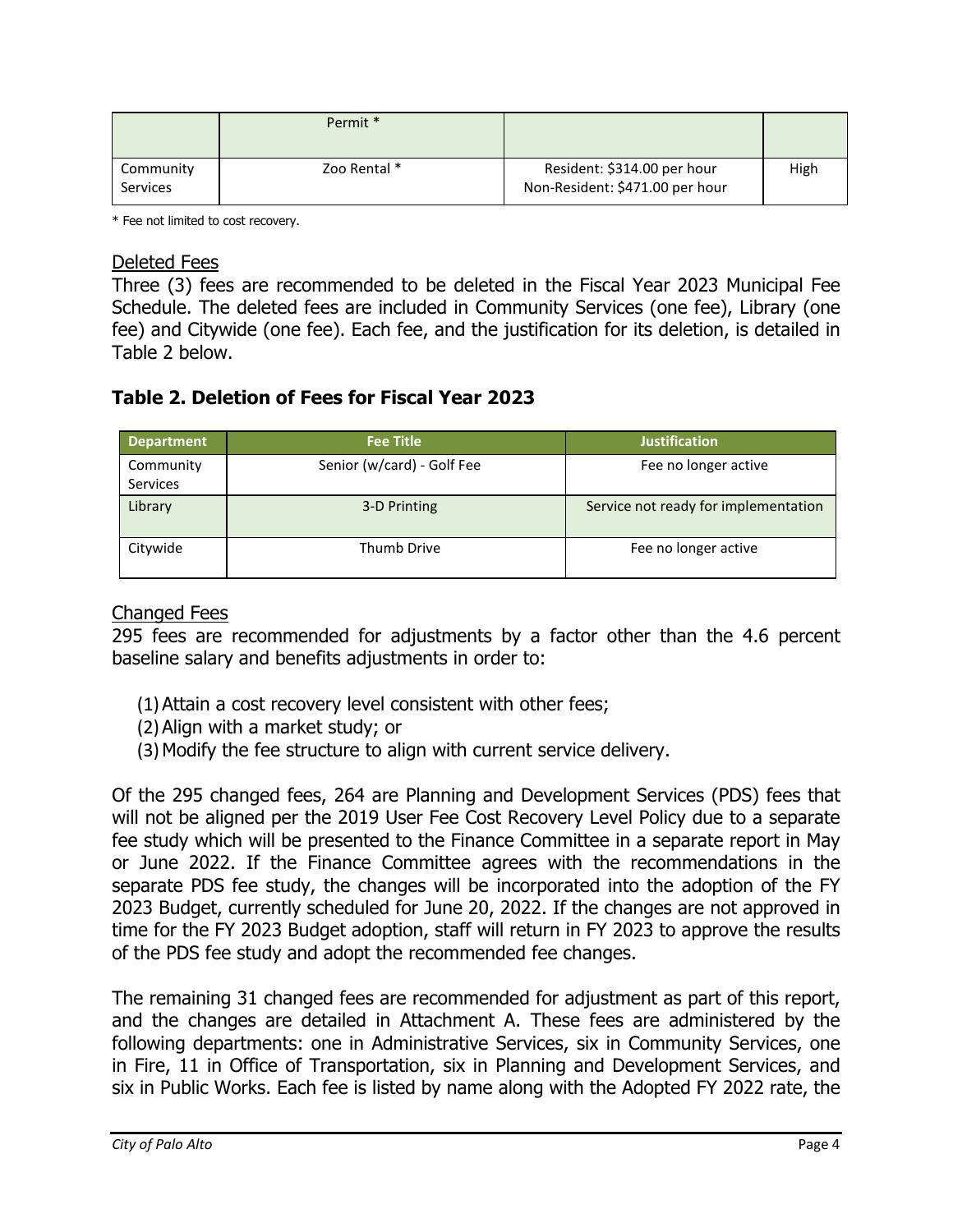Proposed FY 2023 rate, the percentage change, and the fee change justification.

#### Partner Agencies or Vendor Fees

The City may form partnerships to provide services it wishes to maintain but not provide directly using City staff. While the City no longer directly administers these services, the fees may still be included in the Municipal Fee Schedule. Changes to these fees are based on the contract terms, such as Community Services animal shelter fees, which were changed based on the market value for providing animal care services or held at the same level at the shelter operator's recommendation; Community Services golf course fees, which are adjusted to align with the upper and lower limits of the course's dynamic, demand-based pricing model. Since these fees are governed by the contract through which partner agencies or vendors provide the service, they are not discussed in Attachment A.

#### Parking In-Lieu fees

Palo Alto Municipal Code (PAMC) Chapter [16.57.030](https://codelibrary.amlegal.com/codes/paloalto/latest/paloalto_ca/0-0-0-74866) requires that the Parking In-Lieu Fee be recalculated when the City Council approves the construction of a public parking structure. Per the Municipal Code, the fee shall be adjusted at the time the construction contract is awarded to include actual costs to date, plus the projected construction cost, and authorized contingency. A second recalculation must occur after the project is completed, based on actual design and construction costs incurred. The recalculated fee may be higher or lower than the initial fee.

In December 2018, Council awarded a construction contract to Swinerton Builders [\(CMR](https://www.cityofpaloalto.org/files/assets/public/agendas-minutes-reports/reports/city-manager-reports-cmrs/year-archive/2018/id.-9688-350-sherman-ave-garage-construction.pdf?t=62452.05)  [9688\)](https://www.cityofpaloalto.org/files/assets/public/agendas-minutes-reports/reports/city-manager-reports-cmrs/year-archive/2018/id.-9688-350-sherman-ave-garage-construction.pdf?t=62452.05) for the California Avenue Parking Garage. The total project cost was calculated per PAMC [16.57.030](https://codelibrary.amlegal.com/codes/paloalto/latest/paloalto_ca/0-0-0-74866) and includes design costs plus additional services, the construction bid with authorized contingency, and all other staff and administrative costs incurred. This calculation was done and approved as part of the Fiscal Year 2020 budget development process [\(CMR 10225\)](https://www.cityofpaloalto.org/files/assets/public/agendas-minutes-reports/reports/city-manager-reports-cmrs/year-archive/2019/10225.pdf). The cost per parking space was calculated at \$106,171 for the Fiscal Year 2020 Adopted Municipal Fee Schedule.

The California Avenue Parking Garage was completed and opened in December 2020. Staff has completed all project close-out documents and recalculated the Parking In-Lieu Fee at \$105,811. After adding the appropriate construction cost indexes for the San Francisco Bay Area for Fiscal Year 2021 through Fiscal Year 2023, the revised fee is \$124,275. (Note: this compares to the Fiscal Year 2023 proposed fee of \$124,694, if the fee was not recalculated post-construction).

#### Development Impact and In-Lieu Fees

In the Planning and Development Services Department, impact and in-lieu fees were increased by 8.05 percent to reflect the most recently published Construction Cost Index (CCI) for the San Francisco Bay Area, as calculated by the Engineering News Record. This is in accordance with Municipal Code 16.64.110. Since these fees are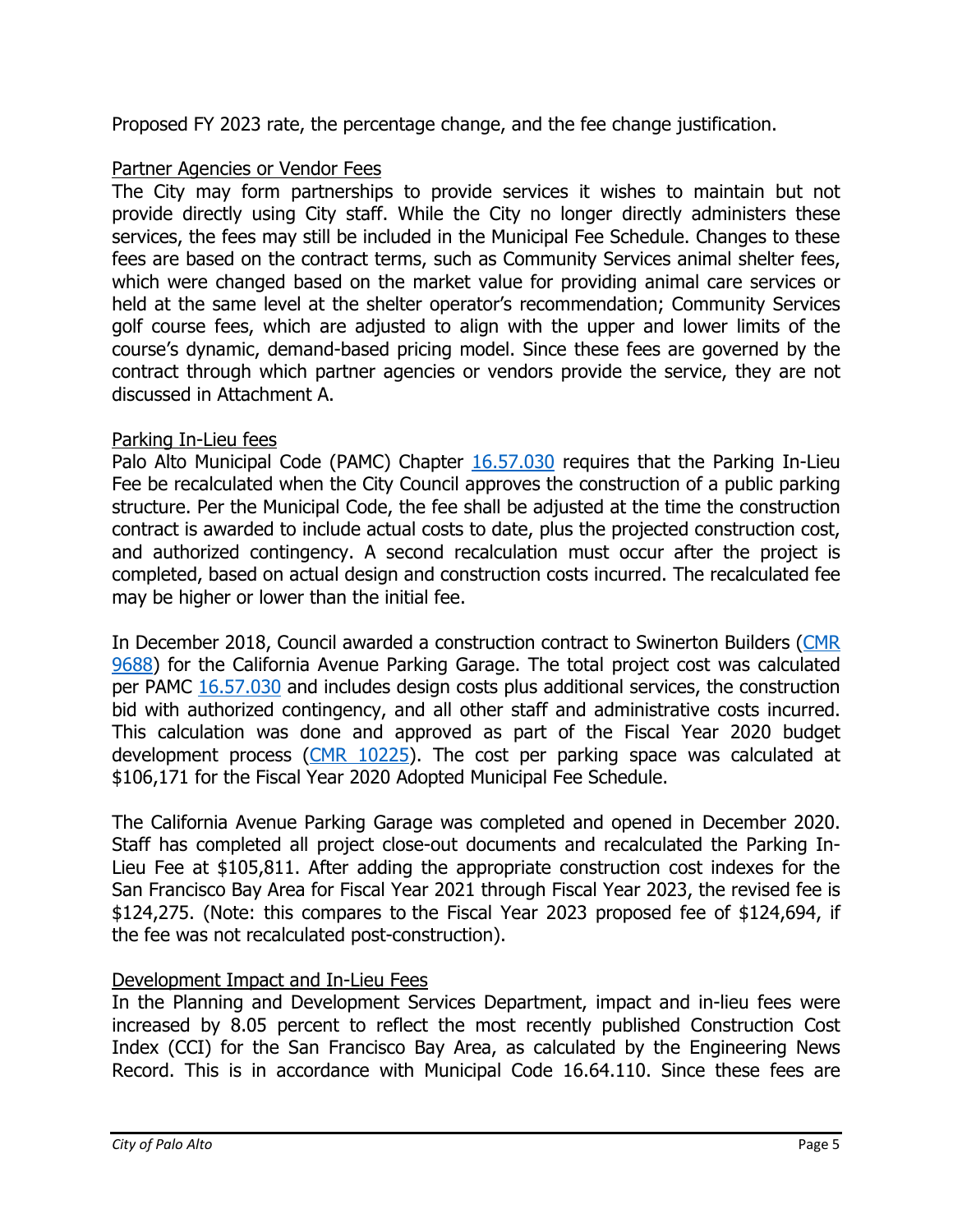governed by the applicable Municipal Code section, they are not discussed in Attachment A.

On April 12, 2021, Council approved the maximum recommended fee levels presented in a Park, Community Center, and Library Development Impact Fee Justification Study [\(CMR 12163\)](https://www.cityofpaloalto.org/files/assets/public/agendas-minutes-reports/reports/city-manager-reports-cmrs/current-year/2021/id-12163.pdf). The Community Services and Library Departments hired consulting firm DTA in April 2020 to perform a Parks, Community Center, and Library development impact fee nexus study to assess current fees and recommend increased fee levels. Prior to this study, baseline fee levels had not been evaluated in nearly 20 years. Council also directed staff, Finance Committee, and the Parks and Recreation Commission to review fee structures again in FY 2023 and determine the ongoing frequency at which these fee structures should be reevaluated. Revised fees are pending the Finance Committee recommendation to Council on May 3, 2022 to determine the appropriate methodology to update the fees in FY 2023 based on more recent information. Staff will return with updated fees when they are determined to include with the adoption of the FY 2023 Budget.

### **Resource Impacts**

There is no staff or funding resources required for this action. Fees being increased by the general rate of increase will result in associated revenue keeping up with increasing salary and benefits costs. Other fees are adjusted to match the cost of services given updated costs for supplies and/or services.

#### **Policy Implications**

These recommendations are consistent with existing City policies. Where a fee or charge is subject to Proposition 26, the amount of the new or increased fee or charge is no more than necessary to cover the reasonable cost of the City service, and the manner in which those costs are allocated to a payer bears a fair and reasonable relationship to the payer's burden on, or benefits received from, the City service funded by the fee. Certain types of fees, such as fines, penalties and/or late charges, or charges imposed for entrance to or use of, as well as the purchase, rental, or lease of local government property, are expressly exempted from the requirements of Proposition 26 and are not required to be based on actual costs of providing service. Instead, these types of fees are more typically governed by local market rates, reasonableness, and potentially other policy factors. These types of fees can have rates that are higher than the full cost recovery level.

#### **Stakeholder Engagement**

Staff has coordinated internally with budget and management staff in each department citywide to develop the recommendations in this report. Conversations with the City Council throughout May and June prior to the adoption of the FY 2023 Operating and Capital Budgets and Municipal Fee Schedule will allow for public participation in this annual process.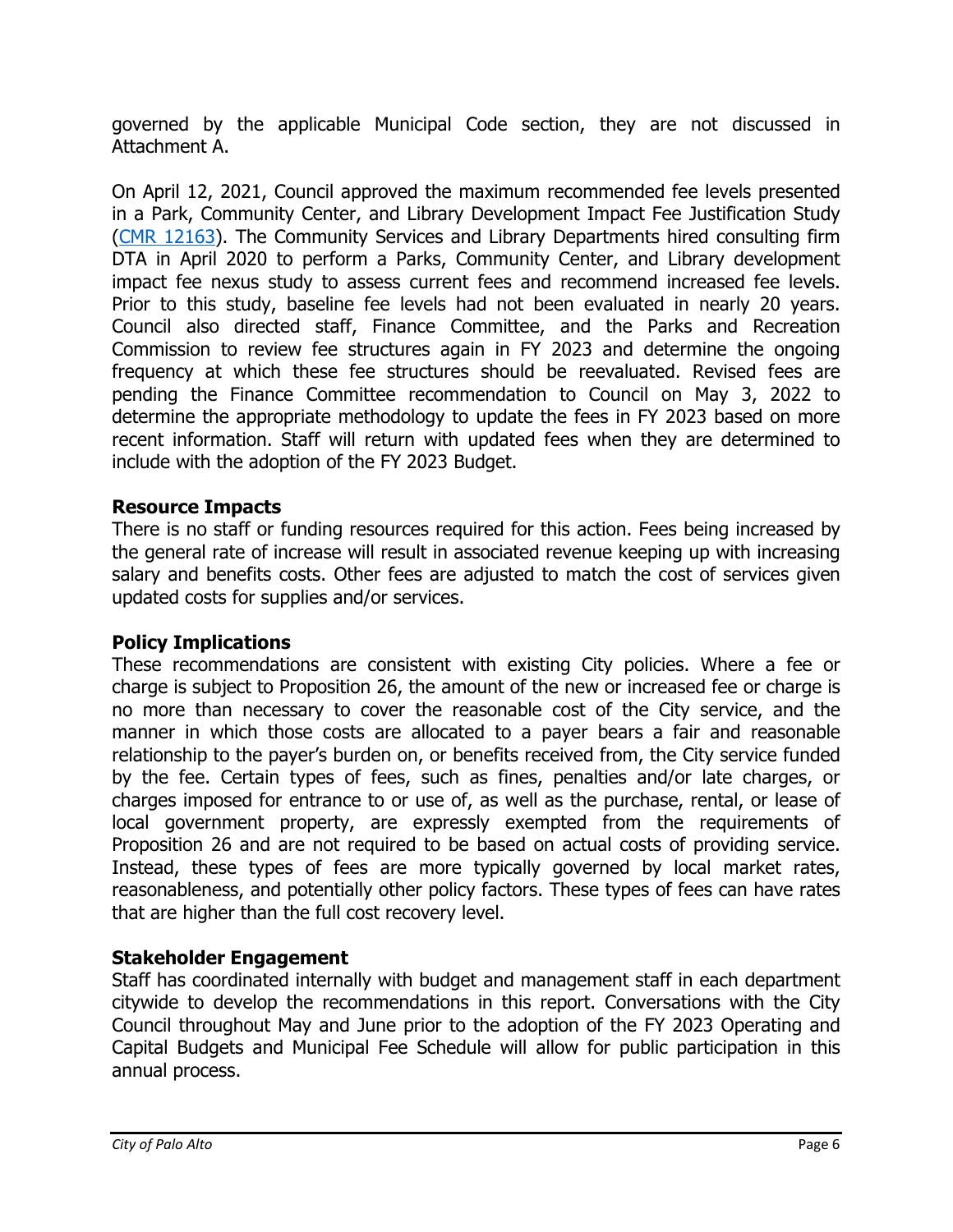#### **Environmental Review**

Adjustment to the Municipal Fee Schedule does not constitute a project as defined in Public Resource Code Section 21065 for the purpose of the California Environmental Quality Act.

# **Attachments:**

• Municipal Fee Schedule Amendments for FY 2023 Changed Fees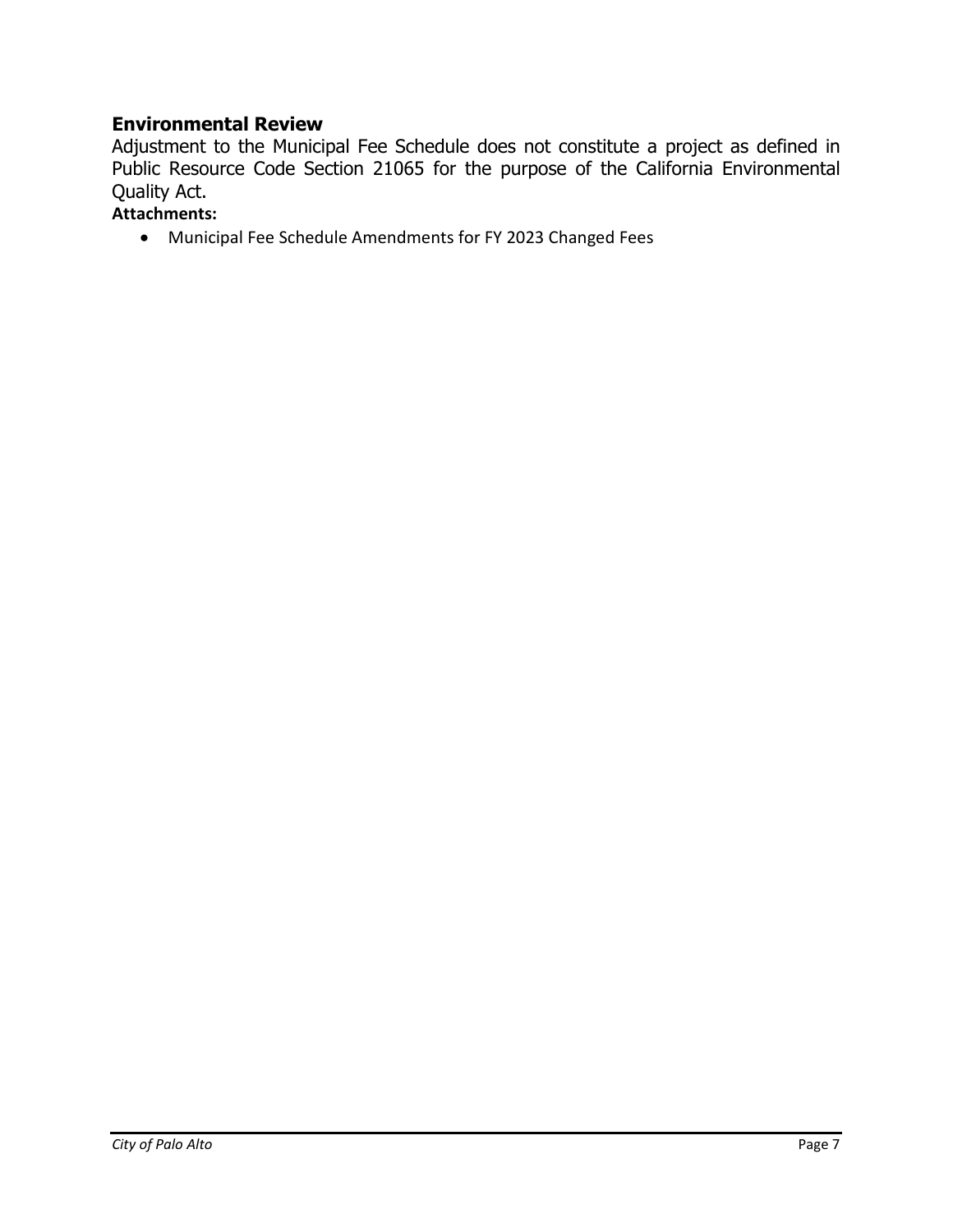#### **Administrative Services**

| <b>Fee Title</b>   | 2022 Adopted | <b>FY 2023</b><br>023 Proposed | <b>Solution</b> Change | <b>Justification</b>                                |
|--------------------|--------------|--------------------------------|------------------------|-----------------------------------------------------|
| <b>Budget Book</b> | \$35.00 each | \$40.00 each                   | 14.3%                  | Fees aligned to cover minimum material and staffing |
|                    |              |                                |                        | costs                                               |

#### **Community Services Department**

| <b>Fee Title</b>                                    | FY 2022 Adopted                                                                                                                         | FY 2023 Proposed                                                      | % Change | <b>Justification</b>                      |
|-----------------------------------------------------|-----------------------------------------------------------------------------------------------------------------------------------------|-----------------------------------------------------------------------|----------|-------------------------------------------|
| Auditorium and Stage                                | Resident Fee: \$250.00 per hour; Non-Resident Fee: \$375.00 per Resident Fee: \$270.00 per hour; Non-Resident Fee: \$405.00 per<br>hour | hou                                                                   | 8.0%     |                                           |
| <b>Field Trips</b>                                  | $$152.00$ per group                                                                                                                     | $$200.00$ per group                                                   | 31.0%    |                                           |
| Palo Alto Junior Museum & Zoo Attendant             | Regular time: \$34.00 per hour; Overtime & Holiday: \$51.00 per Regular time: \$44.00 per hour; Overtime & Holiday: \$66.00 per<br>hour | hour                                                                  | 29.4%    | Align fee to actual costs                 |
| Tennis Courts (USTA and Palo Alto Tennis Club Only) | Resident Fee: \$7.00 per hour; Non-Resident Fee: \$9.00 per hour                                                                        | Resident Fee: \$8.00 per hour; Non-Resident Fee: \$10.00 per hour     | 12.7%    |                                           |
| Rehearsal Hall                                      | Resident Fee: \$50.00 per hour; Non-Resident Fee: \$75.00 per<br>hour                                                                   | Resident Fee: \$54.00 per hour; Non-Resident Fee: \$81.00 per<br>houi | 8.0%     |                                           |
| Peers Park, Mitchell Park Field House)              | \$28.00 per hour                                                                                                                        | Resident Fee: \$174.00 per day; Non-Resident Fee: \$235.00 per        |          | Fee structure change from hourly to daily |

#### **Fire**

| <b>Fee Title</b>         | <b>V 2022 Adopted</b> | $-4$ 2023 Proposed | ----<br><b>So Change</b> | $\cdots$<br>Justification                           |
|--------------------------|-----------------------|--------------------|--------------------------|-----------------------------------------------------|
| Paramedic Internship Fee | \$1,394.00 each       | \$1,000 each       | $-28.3%$                 | Fee set low to keep competitive with other agencies |

#### **Office of Transportation (OOT)**

| <b>Fee Title</b>                                           | FY 2022 Adopted         | FY 2023 Proposed        | % Change | <b>Justification</b>               |
|------------------------------------------------------------|-------------------------|-------------------------|----------|------------------------------------|
| All Downtown and SOFA Lots and Garages Annual Parking      | \$806.00 per year       | \$900.00 per year       | 11.7%    |                                    |
| Permit                                                     |                         |                         |          |                                    |
| California Avenue Area All Garages and Lots Annual Parking | $$403.00$ per year      | $$650.00$ per year      | 39.0%    |                                    |
| Permit                                                     |                         |                         |          |                                    |
| Downtown RPP - Annual Resident Parking Permit              | \$50.00 per year        | \$50.00 per year        |          |                                    |
| Downtown RPP - Reduced-Price Employee Parking Permit       | \$50.00 per six months  | \$131.25 per six months | 162.5%   |                                    |
| Downtown RPP Full Price Employee Parking Permit            | \$403.00 per six months | \$525.00 per six months | 30.3%    |                                    |
| Evergreen Park - Mayfield RPP Annual Resident Parking      | $$50.00$ per year       | $$50.00$ per year       |          |                                    |
| Permit                                                     |                         |                         |          | FY 2023 Pricing based on CMR#11795 |
| Evergreen Park - Mayfield RPP Full Price Employee Parking  | \$201.50 per six months | \$375.00 per six months | 86.1%    |                                    |
| Permit                                                     |                         |                         |          |                                    |
| Evergreen Park - Mayfield RPP Reduced-Price Employee       | \$25.00 per six months  | \$93.75 per six months  | 275.0%   |                                    |
| <b>Parking Permit</b>                                      |                         |                         |          |                                    |
| Southgate RPP - Annual Resident Parking Permit             | \$50.00 per year        | \$50.00 per year        |          |                                    |
| Southgate RPP - Full Price Employee Parking Permit         | \$201.50 per six months | \$375.00 per six months | 86.1%    |                                    |
| Southgate RPP - Reduced Price Employee Parking Permit      | \$25.00 per six months  | \$93.75 per six months  | 275.0%   |                                    |

#### **Planning and Community Environment**

| <b>Fee Title</b>                   | FY 2022 Adopted                                                                                                  | FY 2023 Proposed                                                                  | % Change                                                                                                         | <b>Justification</b> |
|------------------------------------|------------------------------------------------------------------------------------------------------------------|-----------------------------------------------------------------------------------|------------------------------------------------------------------------------------------------------------------|----------------------|
| <b>Community Center Impact Fee</b> | Single Family \$4,438.00 per unit; Multi-Family \$3,283.00 per<br>unit                                           | Updated Fee pending Finance Committee recommendation<br>to Council on May 3, 2022 |                                                                                                                  |                      |
| Community Center Impact Fee        | Commercial/Industrial \$1,301.00 per net new 1,000 sq. ft.;<br>Hotel/Motel \$222.00 per net new 1,000 sq. ft.    | Updated Fee pending Finance Committee recommendation<br>to Council on May 3, 2022 |                                                                                                                  |                      |
| <b>Library Impact Fee</b>          | Single Family \$2,645.00 per unit; Multi-Family \$1,956.00 per<br>unit                                           | Updated Fee pending Finance Committee recommendation<br>to Council on May 3, 2022 | Finance Committee recommendation to Council on May 3,<br>2022 to determine appropriate method to update the fees |                      |
| Library Impact Fee                 | Commercial/Industrial \$776.00 per net new 1,000 sq. ft.;<br>Hotel/Motel \$132.00 per net new 1,000 sq. ft.      | Updated Fee pending Finance Committee recommendation<br>to Council on May 3, 2022 |                                                                                                                  |                      |
| Park Impact Fee                    | Single Family \$57,420.00 per unit; Multi-Family \$42,468.00 per<br>unit                                         | Updated Fee pending Finance Committee recommendation<br>to Council on May 3, 2022 |                                                                                                                  |                      |
| Park Impact Fee                    | Commercial/Industrial \$16,837.00 per net new 1,000 sq. ft.;<br>Hotel/Motel \$2,866.00 per net new 1,000 sq. ft. | Updated Fee pending Finance Committee recommendation<br>to Council on May 3, 2022 |                                                                                                                  |                      |